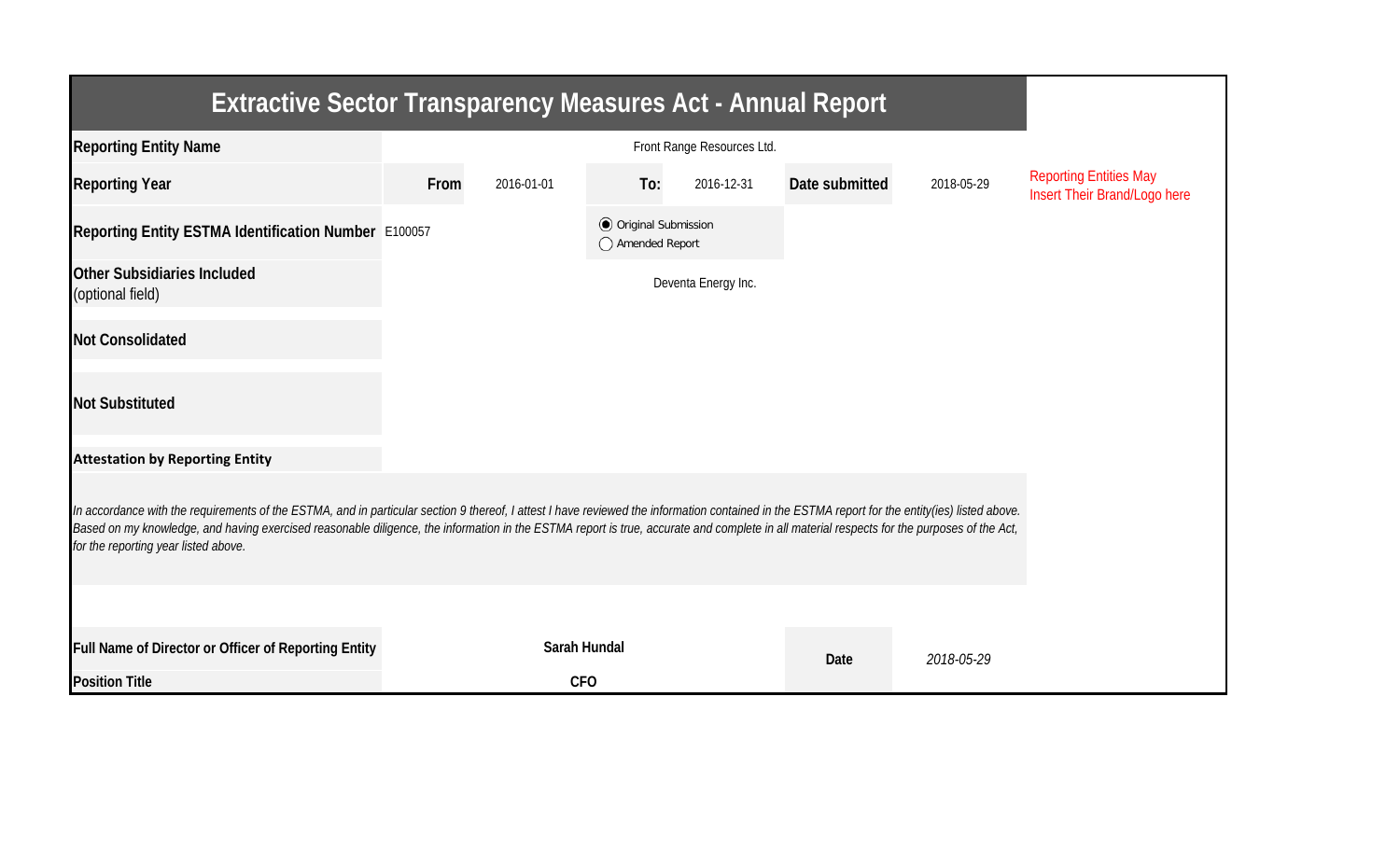| Extractive Sector Transparency Measures Act - Annual Report                                                                                                               |                         |                                                                                 |                                              |            |        |                                |                |           |                                               |                               |                     |  |
|---------------------------------------------------------------------------------------------------------------------------------------------------------------------------|-------------------------|---------------------------------------------------------------------------------|----------------------------------------------|------------|--------|--------------------------------|----------------|-----------|-----------------------------------------------|-------------------------------|---------------------|--|
| <b>Reporting Year</b><br><b>Reporting Entity Name</b><br><b>Reporting Entity ESTMA</b><br>Identification Number<br><b>Subsidiary Reporting Entities (if</b><br>necessary) | From:                   | 2016-01-01                                                                      | To:<br>Front Range Resources Ltd.<br>E100057 | 2016-12-31 |        | Currency of the Report CAD     |                |           |                                               |                               |                     |  |
|                                                                                                                                                                           | Payments by Payee       |                                                                                 |                                              |            |        |                                |                |           |                                               |                               |                     |  |
| Country                                                                                                                                                                   | Payee Name <sup>1</sup> | Departments, Agency, etc<br>within Payee that Received<br>Payments <sup>2</sup> | Taxes                                        | Royalties  | Fees   | <b>Production Entitlements</b> | <b>Bonuses</b> | Dividends | Infrastructure<br><b>Improvement Payments</b> | Total Amount paid to<br>Payee | Notes <sup>34</sup> |  |
| Canada - Alberta                                                                                                                                                          | Government of Alberta   | Alberta Department of Energy                                                    |                                              |            | 20,000 |                                | 210,000        |           |                                               | 230,000                       |                     |  |
|                                                                                                                                                                           |                         |                                                                                 |                                              |            |        |                                |                |           |                                               |                               |                     |  |
|                                                                                                                                                                           |                         |                                                                                 |                                              |            |        |                                |                |           |                                               |                               |                     |  |
|                                                                                                                                                                           |                         |                                                                                 |                                              |            |        |                                |                |           |                                               |                               |                     |  |
|                                                                                                                                                                           |                         |                                                                                 |                                              |            |        |                                |                |           |                                               |                               |                     |  |
|                                                                                                                                                                           |                         |                                                                                 |                                              |            |        |                                |                |           |                                               |                               |                     |  |
|                                                                                                                                                                           |                         |                                                                                 |                                              |            |        |                                |                |           |                                               |                               |                     |  |
|                                                                                                                                                                           |                         |                                                                                 |                                              |            |        |                                |                |           |                                               |                               |                     |  |
|                                                                                                                                                                           |                         |                                                                                 |                                              |            |        |                                |                |           |                                               |                               |                     |  |
|                                                                                                                                                                           |                         |                                                                                 |                                              |            |        |                                |                |           |                                               |                               |                     |  |
|                                                                                                                                                                           |                         |                                                                                 |                                              |            |        |                                |                |           |                                               |                               |                     |  |
|                                                                                                                                                                           |                         |                                                                                 |                                              |            |        |                                |                |           |                                               |                               |                     |  |
|                                                                                                                                                                           |                         |                                                                                 |                                              |            |        |                                |                |           |                                               |                               |                     |  |
|                                                                                                                                                                           |                         |                                                                                 |                                              |            |        |                                |                |           |                                               |                               |                     |  |
|                                                                                                                                                                           |                         |                                                                                 |                                              |            |        |                                |                |           |                                               |                               |                     |  |
|                                                                                                                                                                           |                         |                                                                                 |                                              |            |        |                                |                |           |                                               |                               |                     |  |
|                                                                                                                                                                           |                         |                                                                                 |                                              |            |        |                                |                |           |                                               |                               |                     |  |
| <b>Additional Notes:</b>                                                                                                                                                  |                         |                                                                                 |                                              |            |        |                                |                |           |                                               |                               |                     |  |